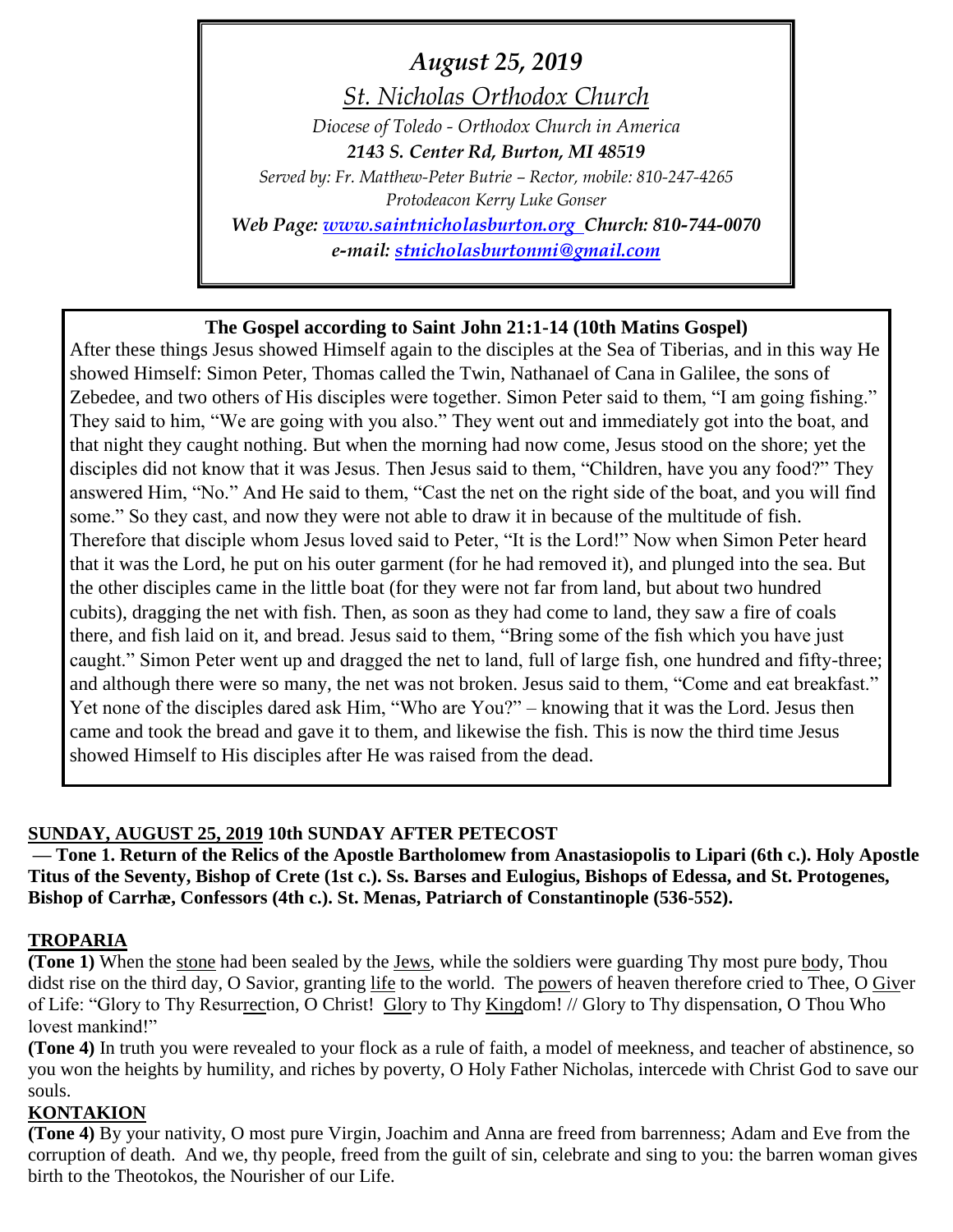#### *The Prokeimenon in the First Tone:* **Let Thy mercy, O Lord, be upon us / as we have set our hope on Thee.** *v.* **Rejoice in the Lord, O you righteous! Praise befits the just!**

**THE READING FROM THE FIRST EPISTLE OF PAUL TO THE CORINTHIANS (4:9-16)** *Brethren:* I think that God has exhibited us apostles as last of all, like men sentenced to death; because we have become a spectacle to the world, to angels and to men. We are fools for Christ's sake, but you are wise in Christ. We are weak, but you are strong. You are held in honor, but we in disrepute. To the present hour we hunger and thirst, we are ill-clad and buffeted and homeless, and we labor, working with our own hands. When reviled, we bless; when persecuted, we endure; when slandered, we try to conciliate; we have become, and are now, as the refuse of the world, the offscouring of all things. I do not write this to make you ashamed, but to admonish you as my beloved children. For though you have countless guides in Christ, you do not have many fathers. For I became your father in Christ Jesus through the gospel. I urge you, then, be imitators of me.

### *Alleluia, Tone 1*

*v.* **God gives vengeance to me, and subdues people under me.**

*v.* **He magnifies the salvation of the king, and deals mercifully with His Christ, with David and his seed forever.**

**THE HOLY GOSPEL ACCORDING TO MATTHEW (17:14-23)** And when they came to the crowd, a man came up to Jesus and kneeling before him said, "Lord, have mercy on my son, for he is an epileptic and he suffers terribly; for often he falls into the fire, and often into the water. And I brought him to your disciples, and they could not heal him." And Jesus answered, "O faithless and perverse generation, how long am I to be with you? How long am I to bear with you? Bring him here to me." And Jesus rebuked him, and the demon came out of him, and the boy was cured instantly. Then the disciples came to Jesus privately and said, "Why could we not cast it out?" He said to them, "Because of your little faith. For truly, I say to you, if you have faith as a grain of mustard seed, you will say to this mountain, `Move from here to there,' and it will move; and nothing will be impossible to you." As they were gathering in Galilee, Jesus said to them, "The Son of man is to be delivered into the hands of men, and they will kill him, and he will be raised on the third day." And they were greatly distressed.

# **COMMUNION HYMN:**

Praise the Lord from the heavens! Praise Him in the highest! Alleluia, Alleluia, Alleluia!

**Return of the Relics of the Apostle Bartholomew from Anastasiopolis to Lipari – August 25** The Transfer of the Relics of the Apostle Bartholomew took place at the end of the sixth century. His apostolic activity and martyr's end are remembered by the Church on June 11. The Apostle Bartholomew suffered for Christ in Armenian Albanus (now Baku) in the year 71, where his holy relics were. Numerous miracles occurred from the relics of the holy Apostle, and many of the unbelieving were converted to Christ. Under the emperor Anastasius (491-518) the relics of the Apostle Bartholomew were transferred into the newly constructed city of Anastasiopolis (or Dura) and remained there until the end of the sixth century.

When the city of Anastasiopolis was captured by the Persian emperor Chozroes, Christians took up the chest with the relics of the Apostle Bartholomew and fled with it to the shores of the Black Sea. Having overtaken them, pagan priests threw the chest with the relics of the Apostle Bartholomew into the sea. Four other chests containing the relics of the holy Martyrs Papian, Lucian, Gregory and Acacius were also thrown into the sea.

By the power of God the chests did not sink into the depths of the sea, but miraculously floated upon the waves and reached Italy. The chest with the relics of the Apostle Bartholomew came to land at the island of Lipari, and the remaining chests continued their journey and came to land at various places in Italy. The chest with the relics of the Martyr Papian halted at Sicily, the Martyr Lucian at Messina, the Martyr Gregory at Calabria, and the Martyr Acacius at Askalon.

The arrival of the relics of the holy Apostle Bartholomew was revealed to Bishop Agathon of the island of Lipari, who went with clergy to the shores of the sea, took the chest from the waters and solemnly transferred it to church.

Myrrh flowed from the relics of the Apostle Bartholomew, healing people of various illnesses. The holy relics remained in the church of the island of Lipari until the middle of the ninth century when the island was captured by pagans. Christian merchants took up the holy relics of the Apostle Bartholomew and transferred them to the city of Beneventum, near Naples, where they were received with great veneration and placed in the main church of the city.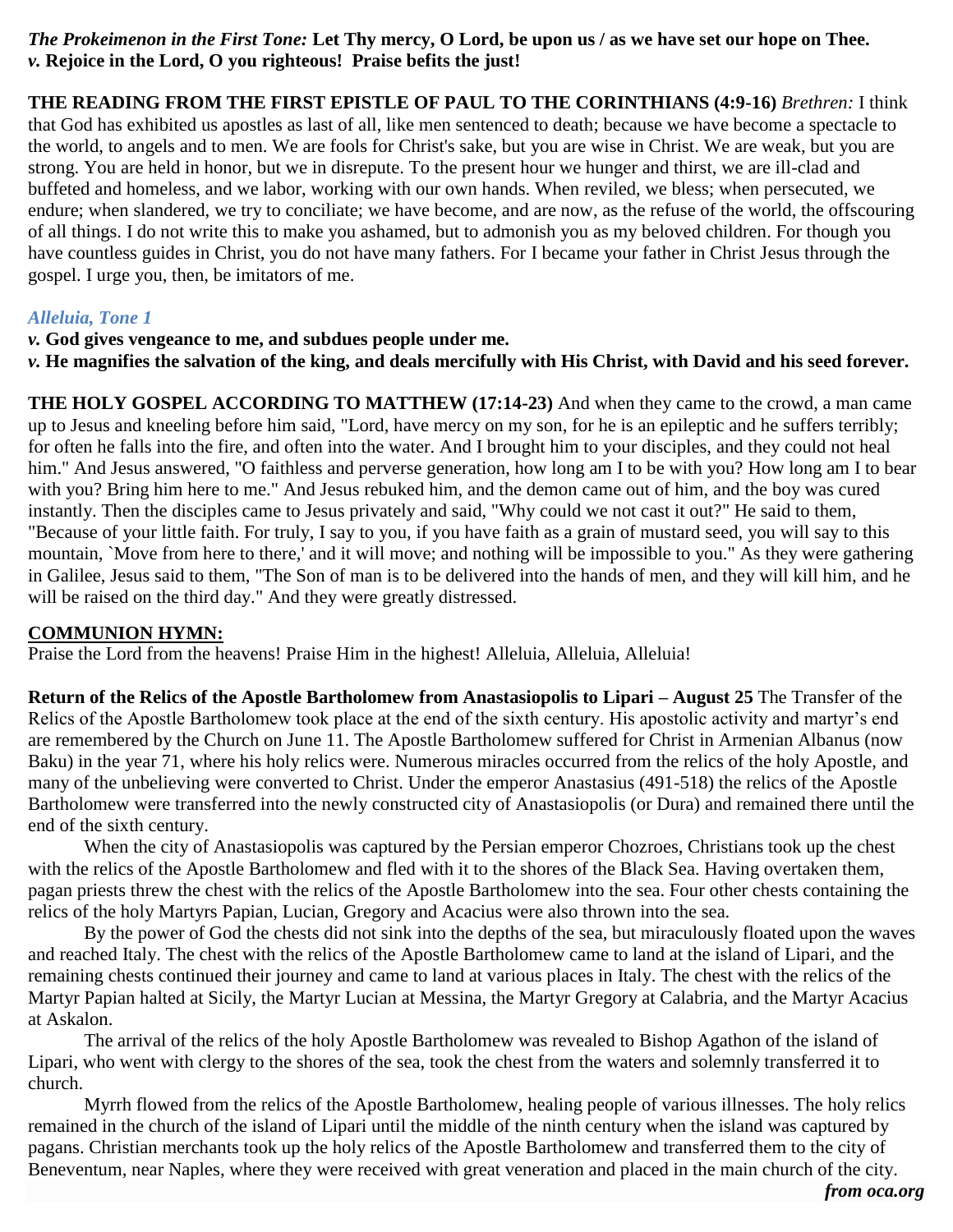# ခရွို့လ ခရွို့လ ခရွို့လ ခရွို့လ ခရွို့လ ခရွို့လ ခရွို့လ ခရွို့လ ခရွို့လ ခရွို့လ ခရွို့လ ခရွို့လ ခရွို့လ ခရွိုလ

# **CANDLE INTENTIONS FOR THE HEALTH AND BLESSINGS OF**

Angelo, Mary & Alex Helen Popoff Fr. Tom, Fr. Paul, Fr. Joe, Fr. Dimitrie, Fr. Anthony, Matushka Rose Marie, Joan, Angelo, Christine, Dorothy, Peter, Reggie, Anna, Alex, Irene, Allen, Deborah, Rimi, Susan, Luba, Kosta, Stojan, Mira, Bosa, Christopher, Allison, Jeanette, Nicholas, Margaret, Joseph, Ted, Marlene, Cheryl, Gladys, my family and friends Joe Tome Special Intention Joe Tome

#### **CANDLE INTENTIONS FOR BLESSED REPOSE**

Tom Branoff Joe Tome Tom Branoff **Linda, Peter & Marilyn** Fr. Raphael Biernacki (13 yr.) Blessed Repose~Memory Eternal Dorothy Goodman Helen Ethington (6 mo.) & Andrew Panoff (1 yr.) Blessed Repose~Memory Eternal Dorothy Goodman



**WELCOME** to all our friends and visitors. Please join us in our fellowship hall.

**COFFEE & DONUTS** are provided today by the Ethington family in memory of Helen Ethington (6 mo.).

**MEMORY ETERNAL – CHRIST IS RISEN!**Cheryl Ellis fell asleep in the Lord on Thursday, August 22. She is the mother of Paul, Matt, Chris and Ben. Her 9 day Parastas and burial will take place at our cemetery on Friday, August 30 at 11 am. Christ rest her in the light of His Face. Bog da i prosti! Christ is risen!

**BINGO** Sunday, September  $8<sup>th</sup>$  after Divine Liturgy. 3 bingo cards & lunch is only \$10! Plenty of prizes. There is a sign up sheet in the parish hall for those who will be attending.

# **CHURCH SCHOOL NEWS**



 $\cdot$  Church School will begin on Sunday, September 15<sup>th</sup>. The New Year will begin with prayers during the Liturgy for the teachers and students and a blessing after Communion for them as they go to class. See you then!

### **OUR CHARITY MINISTRIES**

**HOPE IN A BOX** is collecting bar & hand soap for the month of September. Place the items in the blue box in the hall. Catholic Charities Community Closet will distribute the items.

**FOOD DRIVE** Place non-perishable food items in the other blue box in the hall.